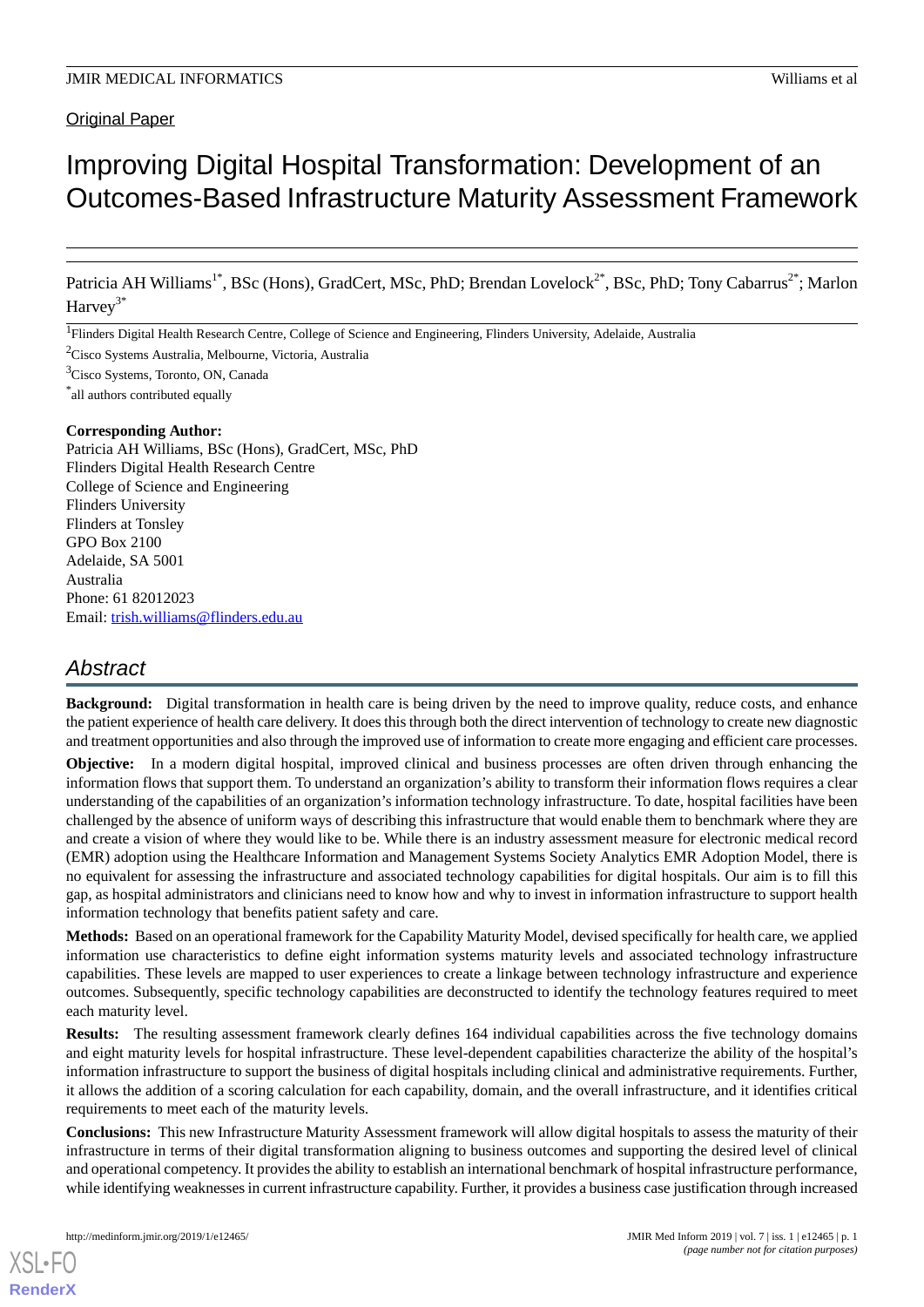functionality and a roadmap for subsequent digital transformation while moving from one maturity level to the next. As such, this framework will encourage and guide information-driven, digital transformation in health care.

*(JMIR Med Inform 2019;7(1):e12465)* doi:  $10.2196/12465$ 

#### **KEYWORDS**

medical informatics; information infrastructures; digital hospitals; eHealth; implementation; capability maturity modelling; security

# *Introduction*

## **Background**

Digital transformation in health care is being driven by the need to improve quality and reduce costs in health care delivery, while taking advantage of the benefits that advances in emerging technology can provide to patient care, the patient experience, workforce performance, and value and efficiency in health care delivery [\[1](#page-12-0),[2\]](#page-12-1). The recognition that digital transformation is important to health care is reflected in increasing discussions on what the digital health care future looks like and how we are moving to virtualized care venues, smart monitoring, and new trials using the Internet of things and cloud services [\[2](#page-12-1),[3\]](#page-12-2). Several studies have indicated that specific clinical initiatives require the improved support of health information technology infrastructure [\[4](#page-12-3),[5\]](#page-12-4). However, it is not the digital transformation itself that is the goal, but the capabilities and advances that this transformation can realize. While the fee-for-service health care funding model has been predominant in many countries, particularly outside of public hospitals, there is a shift to value-based health care funding with payment based on patient health outcomes. Hence, this shift necessitates assessment of the infrastructure to support new technologies and how the infrastructure aligns to clinical and administrative business value. Indeed, digital transformation will be critical to the survival of health care organizations [\[6](#page-12-5)].

To take advantage of technologies that can improve information flow in the digital hospital environment and enhance processes to create a positive impact on both clinical and operational outcomes, an assessment of the capabilities of the existing environment is required. Only through this process can we create a map for improvement and possibilities. Currently, there is no language to describe hospital technology infrastructure and no accepted standard methodology to assess the state of the network and infrastructure in a hospital to support structured improvement aligned to business processes. While there is such an industry assessment measure for electronic medical record (EMR) adoption using the Healthcare Information and Management Systems Society (HIMSS) Analytics EMR Adoption Model (EMRAM) [\[7](#page-12-6)], there is no equivalent for assessing the infrastructure and associated technology capabilities for digital hospitals. An infrastructure assessment framework is important to fill this gap as hospital administrators and clinicians need to know how and why to invest to support information infrastructure for the future. Such a framework will encourage and guide information-driven, digital transformation in health care.

This paper defines what information infrastructure a digital hospital requires to mature and use technology to enable

effective information flow and support the clinical and patient experience, now and in the future. The articulation and development process leading to the infrastructure maturity model and the information characteristics required to achieve the maturity objectives are given in the following section. This includes the mapping of systems capabilities to meet clinical process and patient experience, followed by a description of how we used a health care–specific capability mapping tool to devise a practical and industry best-practice assessment and scoring tool. The results demonstrate how this capability assessment mapping can be used to assess the maturity of a digital hospital to meet and improve its capabilities and how such a tool can be used for future planning of digital hospital technology requirements aligned to business and clinical outcomes.

#### **Defining Information Maturity in Health Care**

This section describes the reasoning behind, and formulation of, the maturity levels used to define infrastructure maturity, as well as the dimensions of information needed to place "information" in a position of enabling and supporting health care processes and decision making. It details the technology and technology services required to achieve those information dimensions and how those capabilities are aggregated into a set of naturally evolving levels. This description includes the research process of deconstruction of the associated technology requirements into a framework to determine the maturity of digital hospital infrastructure.

## **Information Dimensions to Enable and Support the Health Care Process**

"Enabling information" means information that intrinsically possesses qualities to ensure it contributes effectively to health care delivery and decision making. This refers to both administrative and clinical data. The characteristics of enabling information in health care are analogous with data quality and comprise similar elements. Indeed, "information quality plays an important role as a mediator between clinical information technology and health care quality" [\[8](#page-12-7)]. Further, in different contexts, data quality may mean different things. For instance, administrative data are used both within the hospital environment for planning and funding, and also by the managing jurisdictions for services planning and policy making. Routine hospital data used outside the organization require standardization and homogenization for comparison within and across jurisdictions [\[9](#page-12-8)]. Further, data of lower quality can significantly influence business processes as well as clinical care [[10\]](#page-12-9). A range of characteristics define information features and qualities that support patient care and its associated workflow processes [\[11](#page-13-0)]; this is a multidimensional concept

 $XS$ -FO **[RenderX](http://www.renderx.com/)**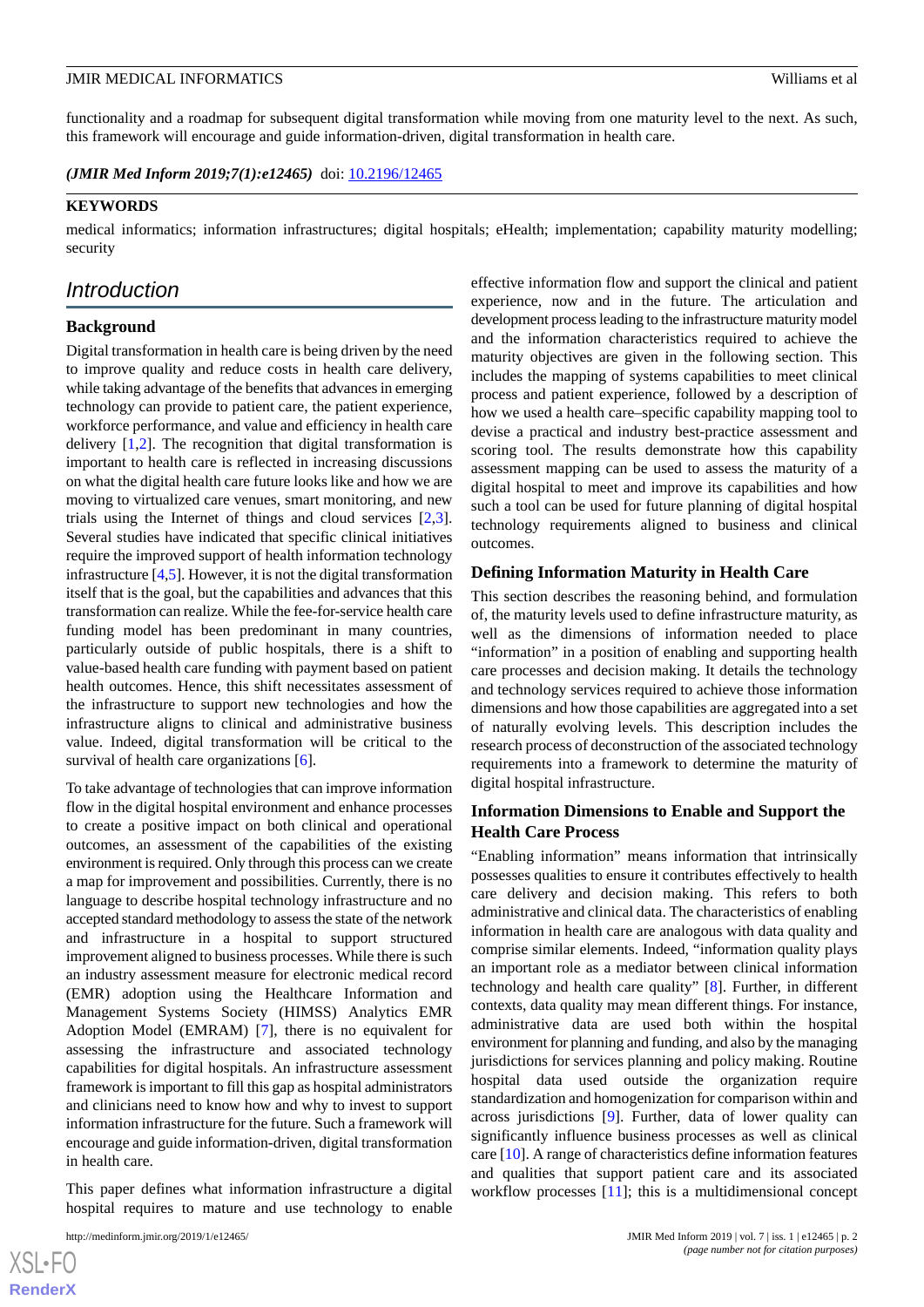[[8\]](#page-12-7). Russ et al [\[11](#page-13-0)] categorize such data quality characteristics into four domains: trustworthy and reliable, effectively displayed, adaptable to work demand, and ubiquitous. Each of these domains further defines the data characteristics that support that domain. For instance, the trustworthy and reliable domain consists of the data characteristics complete, consistent, correct, current, and secure. These characteristics are closely aligned to data quality characteristics.

In the context of health care, there are numerous definitions of what core quality characteristics should consist of, including accuracy, completeness, currency, and consistency, yet the associated characteristics of reliability, availability, usability, relevancy, and secureness are also important, in addition to trust, usefulness, and redundancy [[10,](#page-12-9)[12](#page-13-1)[-16](#page-13-2)]. All these characteristics are accepted quality metrics throughout the literature. This paper does not, however, present a discourse on the ontology of data quality characteristics but instead accepts the premise that such characteristics exist and form the basis for extrapolation of the use of data with such embedded characteristics. These embedded characteristics provide the foundation for enabling information in health care.

There is an overlap between many of the data qualities. Therefore, each quality cannot be considered in isolation as a discrete concept because qualities come together in the context of use rather than through definitional articulation. There are numerous qualities that can describe data and information; however, in the health care environment these are not orthogonal or mutually exclusive. The selection of the following six higher-level characteristics used in this research reflects the usability of such characteristics when applied to health care:

- 1. Completeness: the information contains all the context required for decision making
- 2. Relevancy: the information required for the task at hand<br>3. Usability: information delivered on/in an appropria
- Usability: information delivered on/in an appropriate device/format
- <span id="page-2-0"></span>4. Availability: information is available where it is required and exists in accessible systems
- 5. Reliability: information is sufficiently complete, error free, and consistent in distributed settings

6. Security: the information process is protected against extraction or tampering

These six characteristics give an insight at a high level into the importance of information in clinical application and are consistent with research into the use of patient information in electronic form [[11\]](#page-13-0) and how this influences operational and clinical workflow and service delivery. Further, each of the six dimensions have multiple interdependencies (see [Table 1\)](#page-2-0). [Table](#page-2-0) [1](#page-2-0) is based on the work of del Pilar and Garcia-Ugalde [[14\]](#page-13-3) with correlation from Russ et al [[11](#page-13-0)] and Lee et al quality assessment characteristics [[17\]](#page-13-4).

A systematic review by Lee et al [[17\]](#page-13-4) identified accuracy as an intrinsic information quality across all studies analyzed. Using accuracy as one characteristic to explain these interdependencies, accuracy appears as a component of several dimensions but not one of the primary data quality dimensions in [Table 1](#page-2-0), because while accurate information is needed, on its own it does not enable health care delivery. However, accuracy is a primary element of the dimension of relevancy. Relevance refers to the information being appropriate for the task at hand, and information cannot be appropriate without being suitably accurate.

The interdependence of dimensions, such as accuracy and completeness (another intrinsic element that applies to multiple dimensions), demonstrates that attempting to definitively separate the dimensions is problematic and not productive. It should be noted that the dimension of "security" is a special case that supports all other dimensions.

The data quality dimensions (ie, characteristics of usable information) described in [Table 1](#page-2-0) are applied in this research to structure a scale of information maturity levels in an organization. They provide a loose set of guiding principles on how a hospital improves its use of information as it digitally matures. The characteristics are linked to the hospitals' supporting information technology and technology services through the Capability Maturity Modeling (CMM) process described in the following section.

| Data quality dimension | Interdependencies                                                                                                                                                                                                  |
|------------------------|--------------------------------------------------------------------------------------------------------------------------------------------------------------------------------------------------------------------|
| Completeness           | Coverage, density, relevancy, and sufficiency                                                                                                                                                                      |
| Relevancy              | Current, timely, correct, and sufficient                                                                                                                                                                           |
| Usability              | Usefulness consisting of relevance accuracy and completeness<br>Easy to use and organized                                                                                                                          |
| Availability           | Accessible, compatible, interpretable, and locatable                                                                                                                                                               |
| Reliability            | Unbiased<br>Reputation traceability including data source and provenance<br>Data producer with previous experience and correction of mistakes<br>Credibility inclusive of accuracy and completeness<br>Consistency |
| Security               | Supports all other dimensions                                                                                                                                                                                      |

Table 1. Data quality dependencies adapted from [\[14\]](#page-13-3).

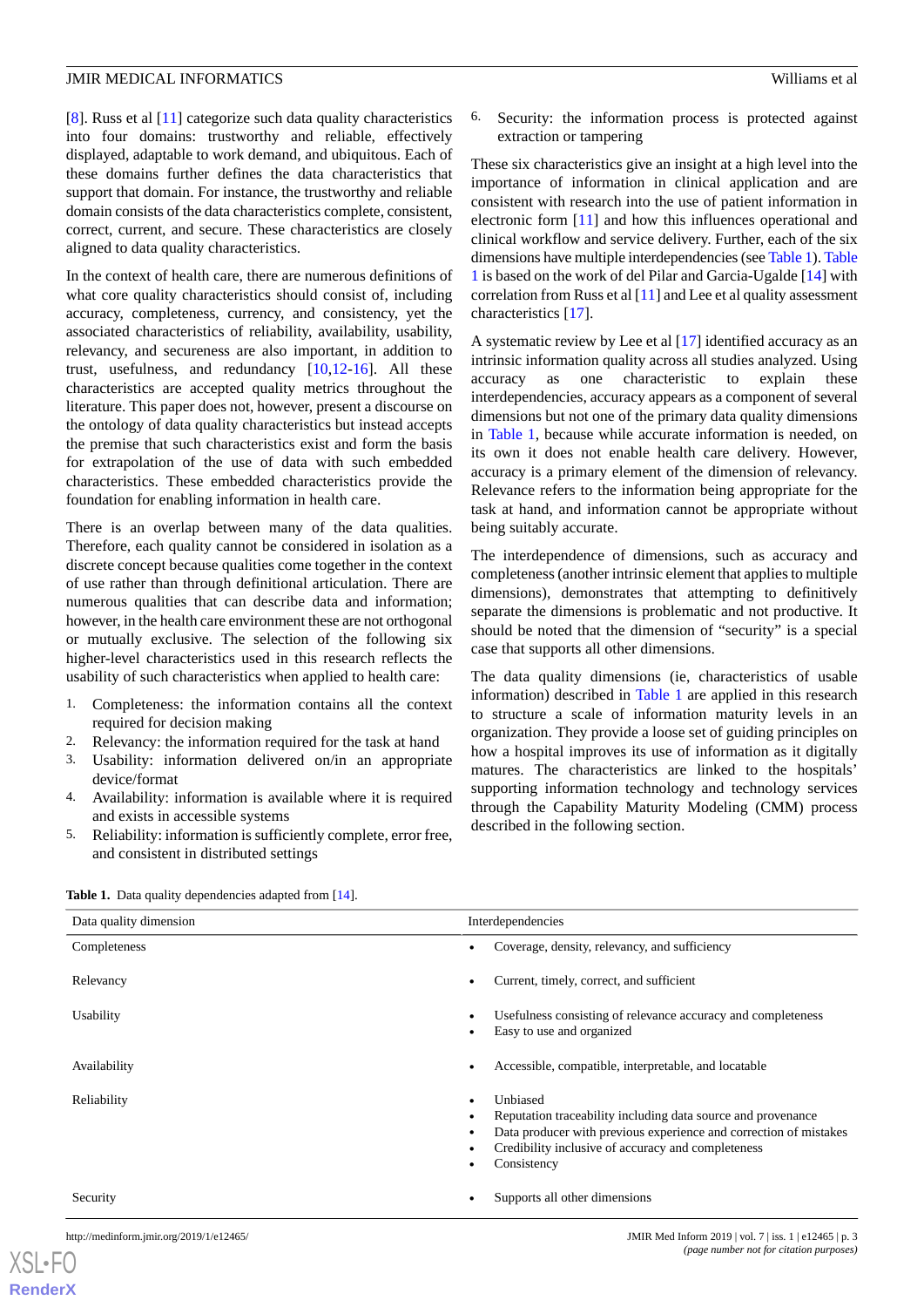## **Capability Maturity Model**

In the 1980s, CMM was devised as a tool to assess internal and external improvement processes [[18\]](#page-13-5), enabling a transformation from chaotic and ad hoc process implementation to definitive and disciplined process execution. CMM has an established background in software engineering, as well as applications to user-centered design [[19\]](#page-13-6), education [[20\]](#page-13-7), and information systems planning [[21\]](#page-13-8), for example.

The CMM methodology is based on ongoing improvement of capability and is constructed using:

- Maturity levels. These provide a structured template for persistent improvement. They promote the ability to assess new practice implication and success.
- Key process areas and their associated goals. A key process area is a set of related activities that can achieve the stated goal for that key process area.
- Common features. These are categories of key process areas and reflect the effectiveness and repeatability of that key process area. The CMM common features are commitment to performing, ability to perform, activities performed, measurement and analysis, and verifying implementation.
- Key practices. The implementation and persistent achievement in a key process area are defined by the procedures, practices, and communications implemented called key practices [[22\]](#page-13-9).

The adaptation of this CMM methodology into an operational framework ([Figure 1\)](#page-4-0) that can assess security technology, process, and human contribution in a medical environment in a simple and straightforward manner was developed by Williams [[22\]](#page-13-9).

This adaptation enables us to assess capability, competency, and maturity as a development of function, through the construction of a matrix of capability against competency that defines the maturity level reached ([Table 2](#page-4-1)). The operational CMM framework [\(Figure 1](#page-4-0)) has been successfully applied to practical cybersecurity assessment of primary health care in Australia [[23\]](#page-13-10). [Table 2](#page-4-1) is an example of this application in Australian primary health care, using back-up activities to articulate the key practice of back-up within the key process area of business continuity. As demonstrated in [Table 2](#page-4-1), the levels (1-5) define increasing competency in specific, deconstructed back-up activities.

A comprehensive discussion on the development of this framework can be found in Williams [\[22](#page-13-9)]. The framework was adapted to the context of this research as it relates to digital hospital infrastructure (described in the Methods section).

## **Enabling Information Mapping Using Capability Maturity Modeling**

The HIMSS EMRAM maturity model, which measures the degree to which hospitals have replaced paper-based processes with technology, omits the ability to understand the supporting information and communication infrastructure required to

achieve each level of maturity. The HIMSS EMRAM maturity levels were used as the starting point from which to devise the capabilities required to support digital technologies to deliver optimal operational experience and business value. Using the principles of CMM, an eight-level (rather than the traditional five-level CMM) information systems Infrastructure Maturity Model (IMM) was developed [\(Figure 2\)](#page-5-0). This was developed using Cisco Systems Australia's extensive experience in designing and building hospital infrastructure, by articulating the definition of infrastructure capability to support key domains, clinical services, and the application stack required to meet models such as HIMSS EMRAM. This was further enhanced through a series of observational ethnographic studies of hospital emergency departments that investigated how hospitals link the use of information with information technology and services that support a hospital's information-driven processes. These studies looked at the way technology is integrated into the clinical process, from simple to complex, with reference to the HIMSS EMRAM structure and level of sophistication required at each layer [[24\]](#page-13-11).

The IMM provides a framework for determining the preparedness of a hospital facility to support existing and planned process rollouts of digital infrastructure by classifying the way hospitals manage their digital infrastructure and by reflecting the sophistication of the information processes used within the organization. Each of the maturity levels is characterized in terms of the experiences they generate for key stakeholders [\(Table 3](#page-5-1)). The expected stakeholder experience at each of the maturity levels incorporates the patient experience, clinical process and quality, and associated productivity outcomes at a business level. This was tested, refined, and socialized with hospital Chief Information Officers through Cisco contacts to ascertain its relevancy and applicability.

Subsequently, the technology features and services (systems capability) for each maturity level were identified from the stakeholder experiences. These features demonstrate how technology can facilitate increased sophistication in health care delivery and the expected experience, reflecting the integration of technology and services [\(Table 4\)](#page-6-0).

## **Summary**

To demonstrate the business value of the IMM, [Figure 3](#page-7-0) shows how the initial five levels increase information access. Once the five levels have been achieved, the value can be seen through process and business improvement.

It is important to make the distinction between access value and process value. Improving the ability to access information enables the potential to create new and improved processes. However, these processes may not be realized because the supporting infrastructure that enables the application of this information may not exist. Articulation of the IMM into the Infrastructure Maturity Assessment (IMA) defines the outcomes a hospital could aspire to (ie, Levels 6-8) from enabling full utilization of the information accessed in Levels 1-5.

 $XS$ -FO **[RenderX](http://www.renderx.com/)**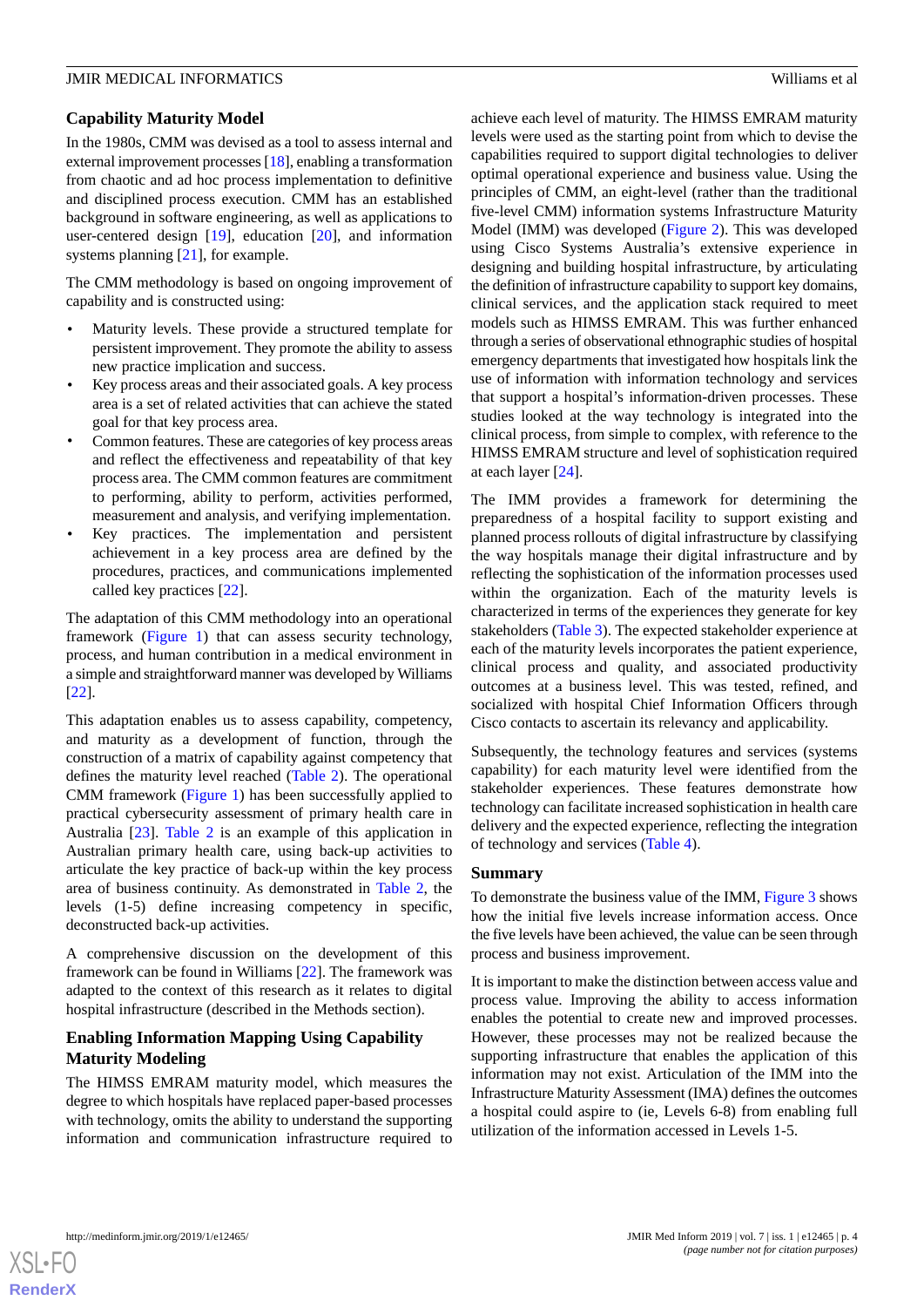<span id="page-4-0"></span>**Figure 1.** Representation of Capability Maturity Model as an operational framework.



<span id="page-4-1"></span>

| Table 2. Extract of operational Capability Maturity Modeling (CMM) matrix for back-up capability [22]. |
|--------------------------------------------------------------------------------------------------------|
|--------------------------------------------------------------------------------------------------------|

| Back-up capability<br>(activities) | Level 1 Initial                                               | Level 2 Repeatable                                        | Level 3 Defined                                 | Level 4 Managed                                                        | Level 5 Optimized                                                                                 |
|------------------------------------|---------------------------------------------------------------|-----------------------------------------------------------|-------------------------------------------------|------------------------------------------------------------------------|---------------------------------------------------------------------------------------------------|
| Back-up frequency                  | None or manual initia-<br>tion on ad hoc basis.<br>or unknown | Manual initiation ad<br>hoc, weekly, or every<br>few days | Manual initiation dai-<br>1v                    | Automatic initiation<br>daily                                          | Automatic initiation. Contin-<br>uous/real time with checks<br>in place                           |
| Back-up type                       | None or partial (data<br>only) or incremental                 | Partial (data and set-<br>up files)                       | Full – all data                                 | Full – all data and<br>programs                                        | Full systems back-up or<br>imaging, including operating<br>system                                 |
| Back-up encryption                 | None                                                          | None                                                      | Encrypted                                       | Encrypted with pass-<br>word                                           | All back-ups encrypted and<br>password-protected. Appro-<br>priate password protection<br>control |
| Back-up reliability                | None or back-up not<br>checked, or unknown                    | Back-up checked for<br>completion                         | Back-up periodically<br>checked for reliability | Back-up periodically<br>checked for reliability<br>and outcome tracked | Back-up reliability tested<br>with automatic notification.<br>Every back-up outcome<br>tracked    |

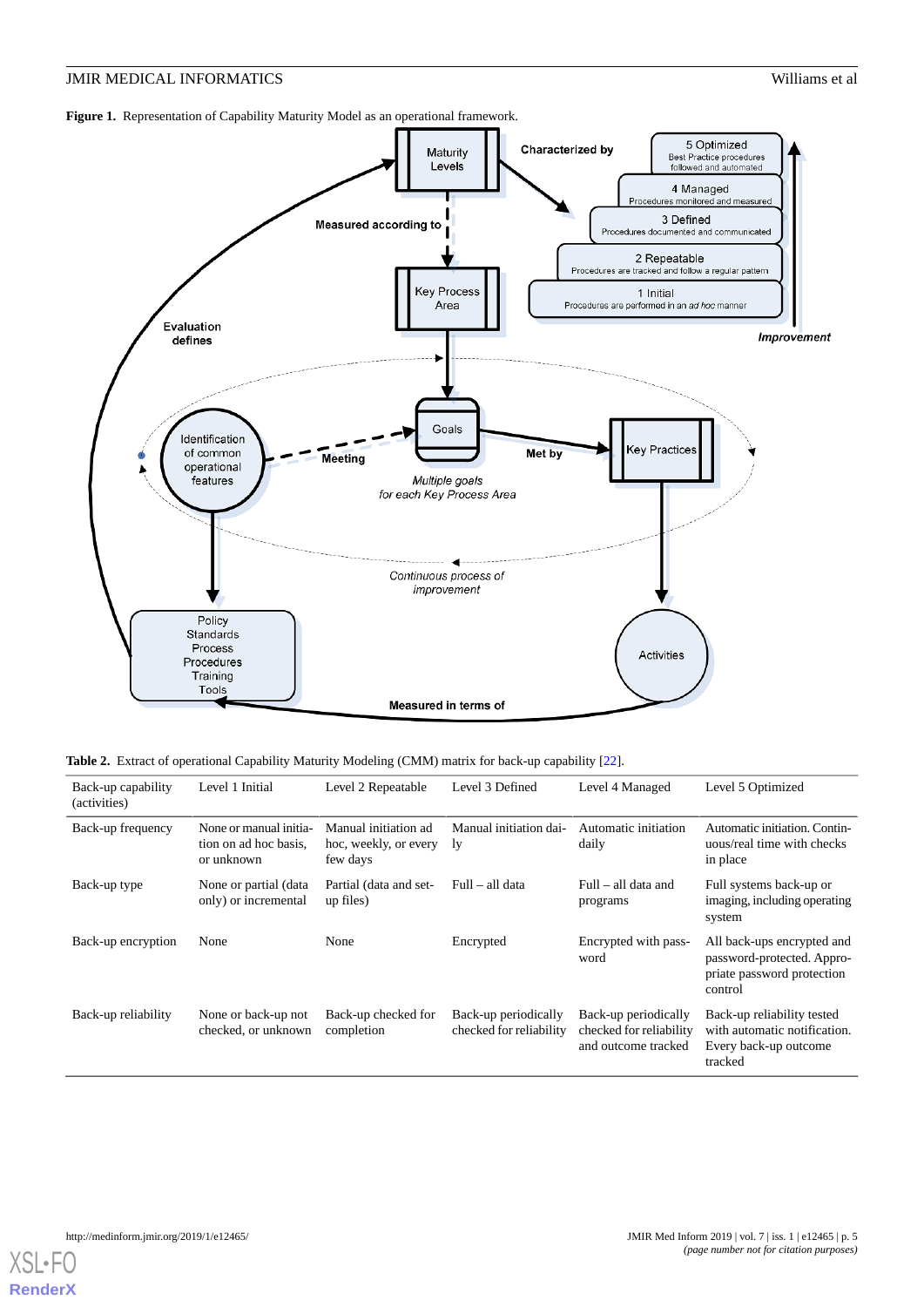#### <span id="page-5-0"></span>**Figure 2.** Information systems Infrastructure Maturity Model.



#### <span id="page-5-1"></span>**Table 3.** Extract of stakeholder experience for the eight levels of data use maturity.

| Maturity level for data use | Stakeholder experience description                                                                                                                                                                                                                                                                                                                                                                                                                                                                                                                                                                                                                                                                                                                                                                                                                                                                                                                                                                                                                                                                              |
|-----------------------------|-----------------------------------------------------------------------------------------------------------------------------------------------------------------------------------------------------------------------------------------------------------------------------------------------------------------------------------------------------------------------------------------------------------------------------------------------------------------------------------------------------------------------------------------------------------------------------------------------------------------------------------------------------------------------------------------------------------------------------------------------------------------------------------------------------------------------------------------------------------------------------------------------------------------------------------------------------------------------------------------------------------------------------------------------------------------------------------------------------------------|
| Level 8: Orchestrated       | The clinical and patient experiences can be molded not only to the role of the person but to their location, who is around<br>them, and the requirements of the individual clinician or patient. The patient can be dynamically guided to where their<br>next appointment is, advised if the appointment is running late, and prompted just before the doctor is ready to see<br>them. They can be delivered educational material at the most appropriate time as well as advice on support services<br>they may need as they exit the hospital. These types of services can come to their bedside terminal if they are a patient<br>or to their personal phone if they are an inpatient. The same types of customized services can be delivered to clinical<br>and operational staff in the hospital, enabling them to better manage their tasks and access the most important information<br>or people they require for the task at hand.                                                                                                                                                                     |
| Level 7: Contextualized     | The clinical information is now customized to specific roles. There is a high level of data interoperability between<br>clinical systems, and clinicians can get a single pane view of the patient. Task management and alerts are available and<br>implemented according to operational and model of care requirements. Task management and alerts are closed loop,<br>that is, there are escalation paths when tasks and alerts are not appropriately processed. Tasks and alerts are sent directly<br>to the required individual's mobile device rather than to their desktop. Patients can access information at their bedside<br>terminal, which is customized to the individual patient's needs. This includes building services such as catering, lighting,<br>temperature, and other support services. Patient and staff needs can be centrally monitored and support delivered as<br>required either from the nursing station or a centralized service delivery hub.                                                                                                                                   |
| Level 2: Tactical           | The hospital is starting to use information technology for clinical purposes. They have several clinical applications that<br>are not linked (typically patient administration system [PAS], pharmacy, pathology, and radiology), and the network<br>has sufficient speed to support these applications where they are required. There is a recognition of the importance of<br>their PAS, and there are robust disaster recovery processes in place. The clinical applications are not always available<br>to the clinical staff. Ordering results and general reporting are via paper and forms. The PAS system provides the central<br>information resource. The information from the PAS is limited to a restricted number of operational and clinical staff.<br>The requirements of the biometric devices in the facility have driven the deployment of data grade wireless where it is<br>clinically required. The voice communications process is seen as an increasingly important element of clinical collabo-<br>ration, and there is basic Internet Protocol telephony with a full featured console. |
| Level 1: Administrative     | Hospitals do not use information technology for clinical use in any significant fashion. They do use information tech-<br>nologies for operational and financial purposes. These hospitals are paper-based in their clinical processes. They use<br>fax, mail, and desk phones for communication and collaboration. Ordering and reporting are via forms. Information<br>retrieval is via paper patient notes and internal paper courier services.                                                                                                                                                                                                                                                                                                                                                                                                                                                                                                                                                                                                                                                              |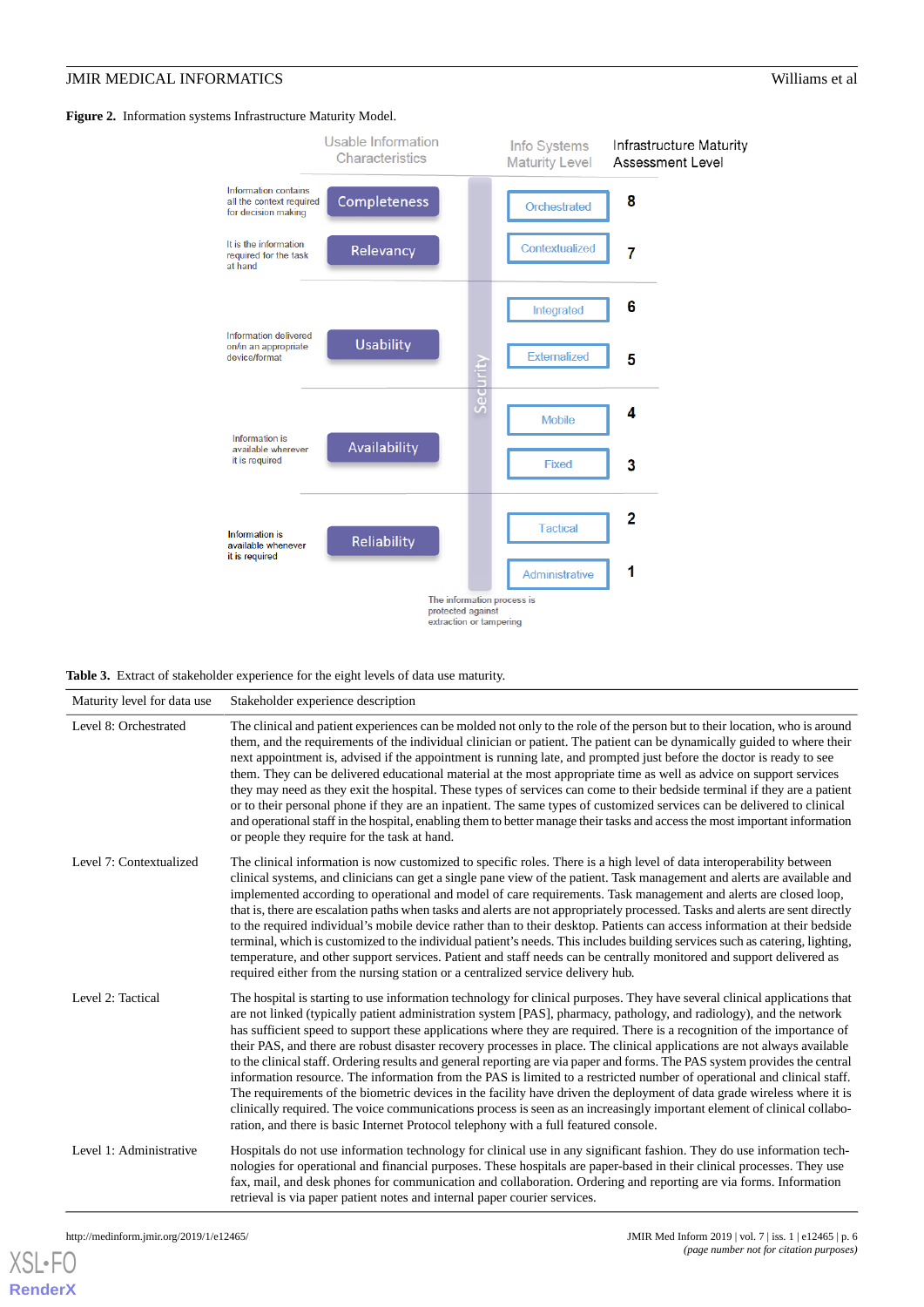<span id="page-6-0"></span>**Table 4.** Technology features and services in the Infrastructure Maturity Model (IMM).

| Maturity level | Data use       | Technology services                                                                                                                                                                                                                                                                                                          |
|----------------|----------------|------------------------------------------------------------------------------------------------------------------------------------------------------------------------------------------------------------------------------------------------------------------------------------------------------------------------------|
| Level 8        | Orchestrated   | Ability to link and coordinate processes in a centralized and automated fashion<br>$\bullet$<br>Agile infrastructure, adaptable to the changing needs of the facility<br>$\bullet$                                                                                                                                           |
| Level 7        | Contextualized | Clinical processes customized to role and context<br>$\bullet$<br>Closed loop alerts and tasks<br>٠<br>Patient, staff, physical devices, and other resource location identification<br>$\bullet$<br>Analytics and dynamic resource management<br>$\bullet$                                                                   |
| Level 6        | Integrated     | Clinical processes on mobile devices<br>Combined info views for staff and patients<br>Bring your own device for staff and patients<br>$\bullet$<br><b>Building Management Systems integration</b><br>Location services for key staff                                                                                         |
| Level 5        | Externalized   | Ability to virtualize the major clinical and operational hospital services for delivery<br>٠<br>independent of location                                                                                                                                                                                                      |
| Level 4        | Mobile         | Clinical data available on mobile devices<br>$\bullet$<br>Widely used mobile voice communications<br>٠<br>Video services where needed<br>High level of collaboration services<br>$\bullet$<br>Intelligent patient services<br>$\bullet$<br>Duress services widely available<br>$\bullet$<br>Locations services for equipment |
| Level 3        | Fixed          | Broad digital clinical data availability<br>Ordering and reporting largely paper<br>Results online, clinical data repository<br>٠<br>Integrated and distributed telephony services<br>$\bullet$<br>High performance personal computers<br>$\bullet$                                                                          |
| Level 2        | Tactical       | Department level apps to selected staff<br>Ordering/reporting/accessing are paper-based<br>Centralized high-quality telephony services<br>٠                                                                                                                                                                                  |
| Level 1        | Administrative | Limited clinical applications<br>٠<br>Paper-based systems<br>Analogue voice communications                                                                                                                                                                                                                                   |

The characterization of a hospital's infrastructure maturity using such a framework enables (1) identification of weaknesses in Information and Communications Technology (ICT) infrastructure capability, (2) definition of a business case justification of ICT investment, (3) provision of a roadmap for digital transformation in health care, and (4) measurement of international benchmarking of hospital infrastructure performance.

The usefulness of such a structure for characterizing health care ICT comes from the ability to link maturity levels and experience statements with the technology and services that need to be in place to deliver them. This research addresses the gap in the articulation of this technology infrastructure and services into practical and measurable capabilities.

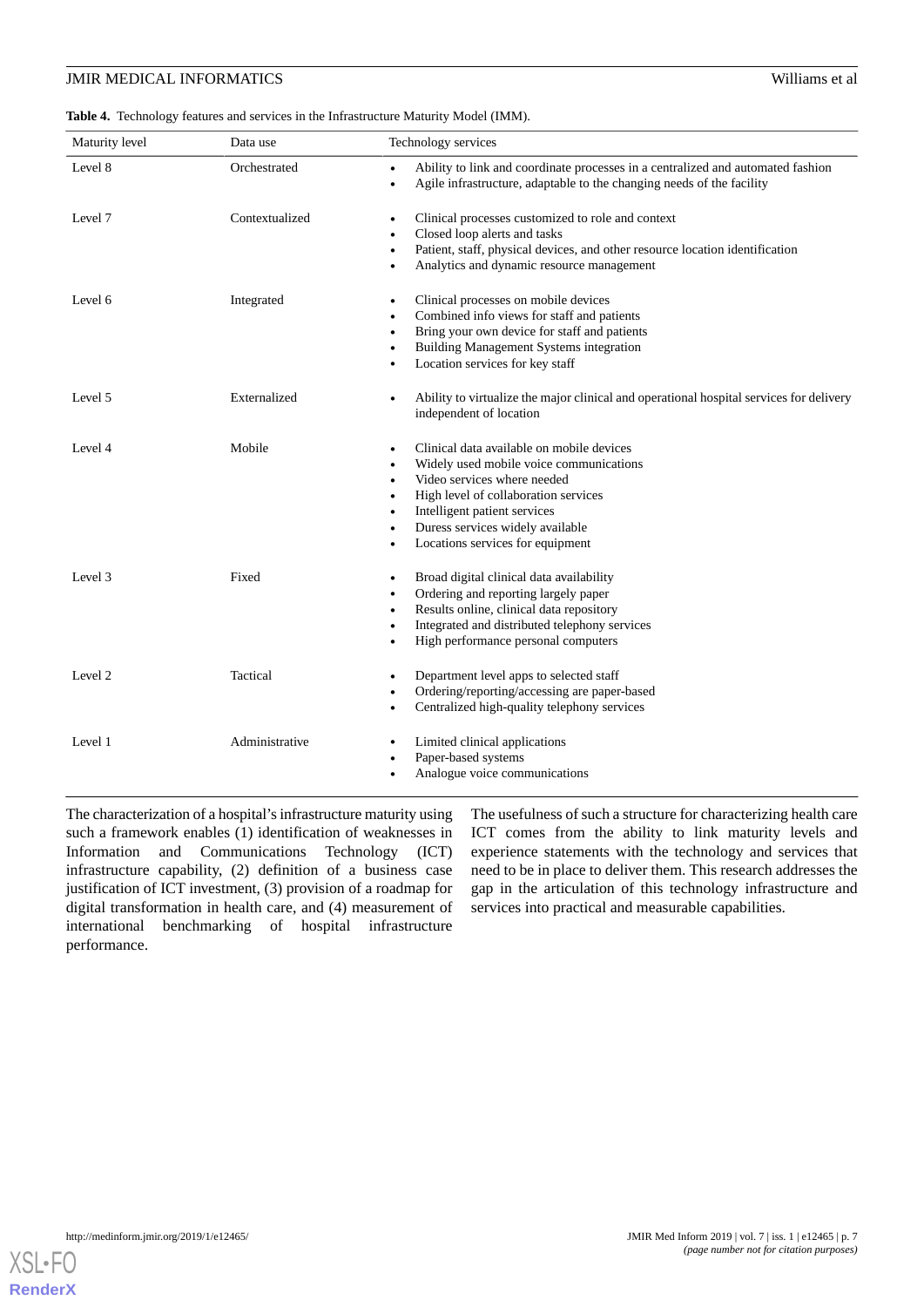#### <span id="page-7-0"></span>**Figure 3.** Value outcomes of infrastructure maturity.



# *Methods*

In order to translate the requirements into assessable capabilities, we used the Williams Operational CMM Framework ([Figure](#page-4-0) [1\)](#page-4-0), by contextualizing it for this research ([Figure 4](#page-8-0)). The adaptation consisted of extending the number of maturity levels from 5 to 8, numbering the boxes and paths to reflect process steps below, and adding scoring components (6 Criticality and 7 Weighting). We also added text for correlated infrastructure terminology: Key Process Areas became (box 2) Key Process Areas (technology domains), Goals became (box 3) Goals (subdomains), Key Practices became (box 4) Key Practices (capabilities), and Activities became (box 5) Activities (assessable outcomes).

Using this framework ([Figure 4](#page-8-0)), the process steps to create an operational infrastructure maturity assessment tool were as follows:

- Step 1 Maturity Levels: Define maturity levels, which means identifying and defining maturity levels appropriate to the target context (as described in [Table 3](#page-5-1)).
- Step 2 Key Process Areas (Technology Domains): Identify key process areas (technology domains) means identifying the technology domains needed to support the outcomes for each of the maturity levels (from Step 1).
- Step 3 Goals (Subdomain Functions): Generate goals (subdomain function) comprises deconstructing each domain (from Step 2) into distinct, although not necessarily discrete functions, of that domain, called subdomains.
- Step 4 Key Practices (Capabilities): Devise key practices (capabilities) involves deconstructing each subdomain (from Step 3) into capabilities expected to meet each goal (subdomain function).
- Step 5 Activities (Measurable Outcomes): Articulate activities (measurable outcomes) means articulating measurable outcomes for each key practice capability (from Step 4) for each maturity level. The outcomes of this step also specify improvement from one maturity level to the next. This is represented as a capability matrix.

To facilitate a numeric scoring calculation of assessed infrastructure maturity, additional steps for assessment were devised.

- Step 6 Critical/Noncritical Capabilities: Identify the critical and noncritical capabilities for each key practice (from Step 4).
- Step 7 Assign Weightings: Assign weightings of importance to the goal subdomain (from Step 3) for each capability (from Step 4).

The research team consisted of the researcher, two Cisco infrastructure engineers and a health care technology expert, all with extensive experience in health care and the hospital environment in Australia and the United States. The construction of the framework was purposely constructed as nonproprietary and therefore industry generalizable. All capabilities researched and found to be Cisco specific were omitted from the capabilities. These capabilities may be explored for future revisions of the framework and for driving future technical innovation.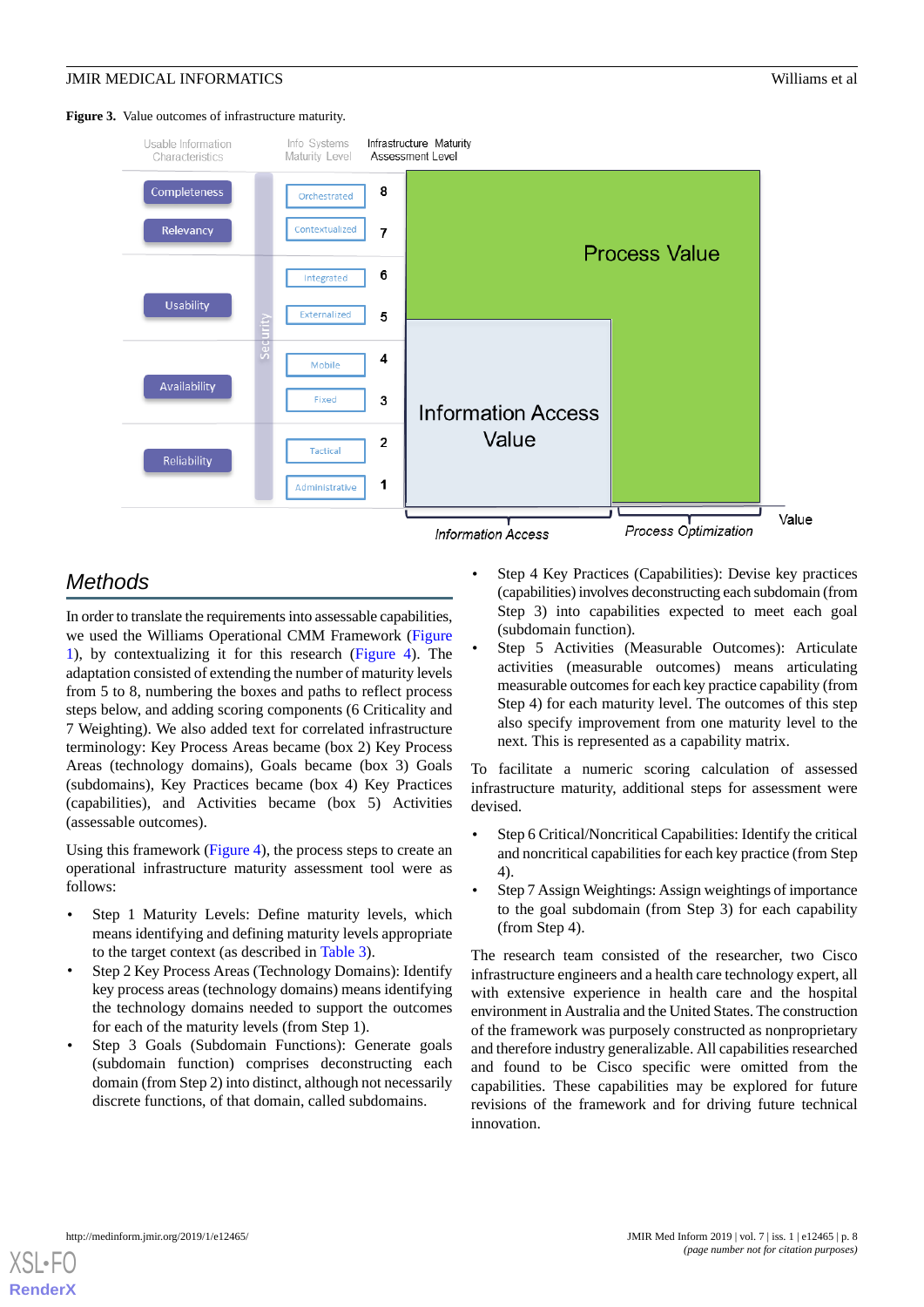<span id="page-8-0"></span>



# *Results*

## **Step 1: Maturity Levels**

Eight maturity levels were identified and defined as appropriate to the digital hospital context. This definition and underlying reasoning for the eight levels of infrastructure maturity are explained in [Table 3.](#page-5-1)

## **Step 2: Key Process Areas (Technology Domains)**

In defining the technology landscape to articulate the key process areas (technology domains), existing categories of outcome-based functionality were apparent. To manage the large scale of a hospital landscape, it was logical to group the technology and services into existing categories of outcomes-based functionality. These categories reflect five technology domains: (1) Transport, (2) Collaboration, (3) Security, (4) Mobility, and (5) Data Center.

## **Step 3: Goals (Subdomain Functions)**

The subdomains are the division of each domain into distinct, although not necessarily discrete (for that domain), functions of that domain. The methodology, by definition, looks at the

delivery of services through infrastructure and therefore includes some services as infrastructure.

To illustrate the results of this methodology, the subdomain, "Transport" is used as an example. In the Transport domain, six specific functions (subdomains) of transport in infrastructure were identified: (1) Campus Connectivity, (2) Secure Remote Access, (3) Traffic Optimization–Quality of Service (QoS), (4) Disruption Tolerance and High Availability, (5) Management, and (6) Extensibility.

# **Step 4: Key Practices (Capabilities)**

The technology subdomains are further subdivided into key practices called capabilities. Each capability is described by a set of related information systems outcomes. The technology and technology services required to deliver those outcomes are then sequenced from Levels 1-8 of the IMA framework. [Table](#page-9-0) [5](#page-9-0) is an extract from the Transport domain using the Campus Connectivity subdomain and three of the capabilities from this subdomain together with the measures of capability (activities) at each maturity level. Levels 1 and 8 are presented as examples, together with the abbreviated descriptor of each capability.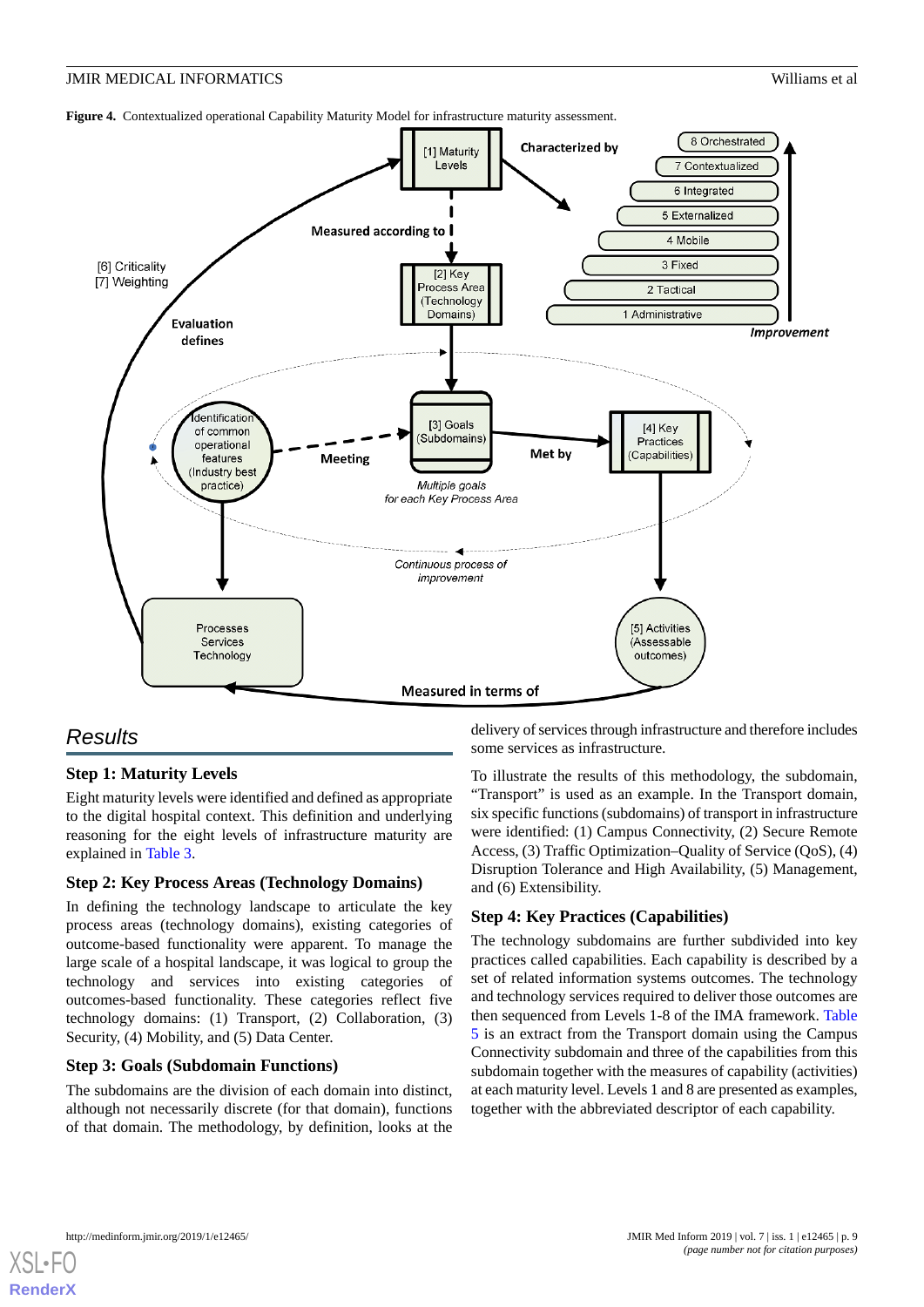<span id="page-9-0"></span>**Table 5.** Extract of Transport domain, Campus Connectivity subdomain, with capability descriptors and measurable outcomes.

| Capability                       | Descriptor (abbreviated)                                                                                                                                                                                                                                                           | Level $1a$                                 | Level 8                                                                                                                             |
|----------------------------------|------------------------------------------------------------------------------------------------------------------------------------------------------------------------------------------------------------------------------------------------------------------------------------|--------------------------------------------|-------------------------------------------------------------------------------------------------------------------------------------|
| Cabling standard                 | ANSI/TIA-1179-A "Healthcare Facility Telecommunica-<br>tions Infrastructure" specifies recognized cabling and ca-<br>bling category recommendations for health care facilities.                                                                                                    | Category 6A cabling is<br>$\leq 30\%$      | Category 6A cabling >91%                                                                                                            |
| Virtualization                   | The concept of virtualization applies tags to network<br>packets that create the appearance and functionality of<br>network traffic that is physically on a single network but<br>acts as if it is split between separate networks.                                                | No layer 2/3 virtualization<br>implemented | Access controlled, policy-based<br>micro segmentation of campus<br>infrastructure based on virtual<br>extensible local area network |
| Access port design and<br>policy | A well-defined access port policy is based on the require-<br>ments of the end devices and the access of the applications<br>and services by that end device.                                                                                                                      | No access port policy                      | Software defined automation ac-<br>cess port configuration per soft-<br>ware defined networking (SDN)<br>policy                     |
| SDN integration                  | The SDN controller should support integration using appli-<br>cation programming interfaces (APIs). Representational<br>State Transfer (REST) APIs enable automation, integration,<br>and innovation. All controller functionality should be ex-<br>posed through these REST APIs. | No SDN                                     | Demonstration of SDN contextu-<br>al workflow using API integra-<br>tion                                                            |

<sup>a</sup>Levels 2-7 (no entries) define increasing maturity assessment criteria.

#### **Step 5: Activities (Measurable Outcomes)**

The activities [\(Table 5](#page-9-0)) express measurable outcomes (technology/technology services) for each capability at each maturity level, thus creating a capability matrix. In doing so, this matrix also specifies improvement from one maturity level to the next, which may be through increasing functionality, quality, or provision of a technology/service. The placement of each measurable outcome to a maturity level is based on best practice, in-depth knowledge, and experience by the Cisco design and implementation engineers and the external contributor to the project with expertise in health care technologies, networking, and CMM in the health care environment.

## **Step 6: Critical / Noncritical Capabilities**

As demonstrated throughout this paper, a digital hospital's infrastructure is complex with many facets. To provide a collated assessment of the maturity to meet the business goals, a measure of essential and nonessential capability is required. Once these capability measures were defined, the critical and noncritical capabilities were identified for each capability within a domain and subdomain. These decisions were based on the importance of a specific capability to meet the business outcomes at that maturity level and the risk to the associated service delivery in not achieving this capability at this level. The critical capabilities are defined as essential criteria and a requirement that hospital facilities must meet to be placed at this level, regardless of other components reached at that level. If a capability is noncritical, then it is desirable but not essential for the maturity level.

## **Step 7: Assign Weightings**

Weightings are also assigned to each capability reflecting the importance of the capability within the subdomain. This is in addition to the critical and noncritical status of the capability because the criticality measure is a binary measure, and where there is more than one critical and noncritical capability, their importance to the subdomain is not necessarily equal. This allows for the more granular calculation of weighting

[XSL](http://www.w3.org/Style/XSL)•FO **[RenderX](http://www.renderx.com/)**

specifically related to the maturity levels and the expectations in a hospital environment of what that maturity level would allow the organization to undertake both clinically and administratively.

#### **Summary**

The collective set of matrices created using this methodology make up the IMA framework. Across the framework, there are a total of five domains, 34 subdomains, and 164 individual capabilities defined (see [Multimedia Appendix 1\)](#page-12-10).

# *Discussion*

## **Principal Considerations**

This research resulted in the identification of five key process area technology domains (Transport, Collaboration, Security, Mobility, and Data Center) each comprising multiple distinct subdomains. The 34 subdomains define functionality spread across the five technology domains. The articulation of this functionality into 164 measurable capabilities was achieved through the definition of each capability at each of the eight maturity levels.

We anticipate that the framework would be used to guide organizations as they go through major digital transformations. These transformations can be driven by the implementation of major clinical systems (such as EMRs), the refurbishment of brownfield facilities, or the building of new hospitals or area health services.

The assessment of capabilities is an uncomplicated exercise to match current practice to the best-fit maturity level, although technical knowledge of the implemented infrastructure environment is required. Each domain/subdomain identifies the capabilities that need to be in place. The measurable outcomes specify in detail how this is undertaken, reflecting the competency and maturity levels.

The challenges in defining and deconstructing each domain and its capability included a common understanding of terminology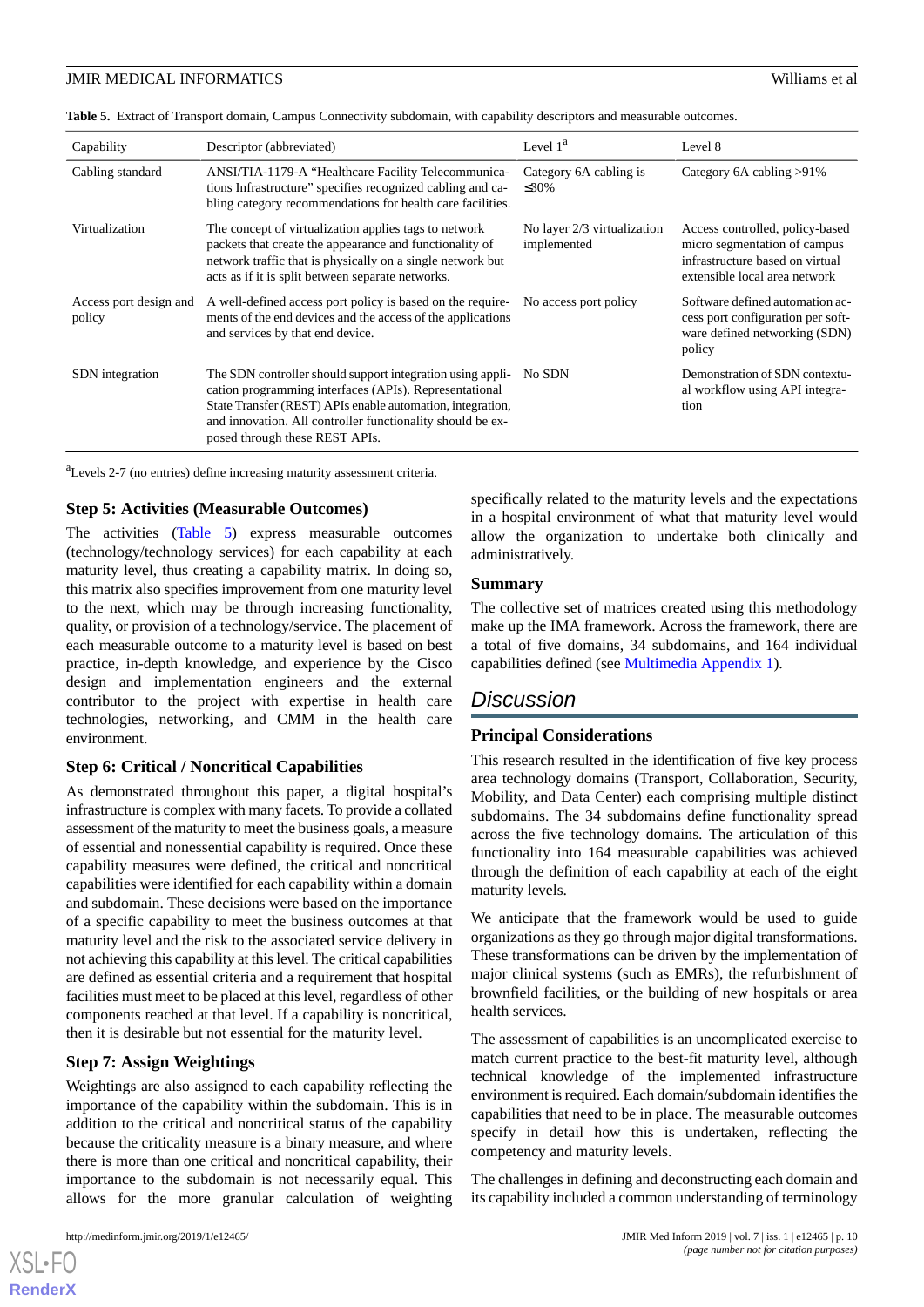from a technical perspective and expansion of this for a broader technology informed audience. In developing a capabilities matrix, particularly one with the necessary eight levels, the challenge is that some capabilities may not change across each individual level. Therefore, assigning a level for that capability and subsequently calculating its weighting can be problematic. Where this occurs in the assessment, the highest level that capability can be assigned is allocated. This does not impact the weighting calculation for the level attained because the highest level is fundamentally determined by whether the critical capabilities for the domain or subdomain are met.

The process of using the IMA framework consists of (1) analysis of the hospital's information systems infrastructure across the five technology domains, (2) classification matched to the eight-level maturity model against the relevant operational outcomes, (3) a roadmap and tailored objectives for each technology area outlining efforts needed to improve capability, (4) comparison and benchmarking of a digital hospital's information infrastructure capabilities, and (5) recommendations for achieving business and IT goals to meet business and experience outcomes.

## **Infrastructure Maturity Assessment Outputs**

The following examples demonstrate typical outputs of the IMA framework and how they could be used by C-Suite executives (Chief Executive Officer, Chief Information Officer, Chief Marketing Officer, Chief Medical Informatics Officer) as a reference point for decision making on infrastructure investment.

The IMA output demonstrates the ability of the framework to create a benchmark for measuring the capabilities of a given hospital or health service. Further breaking the result down into technology subdomains and capabilities provides a detailed fingerprint of the ICT capabilities and how they relate to the requirements and aspirations of the health care provider.

[Figure 5](#page-11-0) provides a picture of the current state of maturity across 25 de-identified Australian hospitals and demonstrates that most hospitals are operating at Level 3 (Fixed) infrastructure maturity. This level of capability creates significant limitations in the ability of the hospital facility to take advantage of technologies aimed at improving information flow and process operations within the hospital facility through achieving Level 4 (Mobile).

Level 3 describes an organization with limitations in its wireless, transport, and collaboration capability, restricting the ability to reliably access, share, and act on clinical information throughout the facility. These limitations diminish the value of the information applications that the organization has invested in by restricting the availability of information to when the clinical staff have access to personal computer endpoints. Ultimately, this limits the ability to drive clinical and operational process automation that can be gained from making data mobile.

As an example, [Figure 6](#page-11-1) demonstrates a maturity assessment result for the Transport domain of one hospital, showing the individual result for each of the subdomains in the Transport domain.

The potential improvement lies in incrementally improving each subdomain infrastructure capability (as defined in [Table 5](#page-9-0)), thus increasing the value proposition to the next level. Analysis of each subdomain score allows reflection on the current infrastructure capability with the typically experienced limitations highlighted as follows using the Transport example:

- The impact of the subdomain assessment scores needs careful consideration when assessing the value proposition of infrastructure investment. For instance, the high Campus Connectivity score indicates a Transport infrastructure that is approaching high performance capability. However, the lower scores in the associated subdomains indicate potential network unreliability, suboptimal management of data priority, and network failure. This defines an infrastructure that is unable to fully leverage its capabilities.
- While the challenges in Campus Connectivity faced by many hospital facilities are less reflected in this assessment result, challenges commonly include aged infrastructure particularly at the Access layer (5+ years), legacy campus designs that are inflexible, separate physical networks for medical devices and building management systems, a lack of properly defined segmentation policies and design, a lack of network visibility for contextual behavioral analytics, and a lack of API integration capability. These challenges collectively result in a deficiency to support advanced functionality, modularity, and scalability, which is a key requirement to support data use at higher maturity levels.
- The challenges in Traffic Optimization–QoS (a maturity Level 2 in [Figure 6\)](#page-11-1) are primarily a result of fragmented QoS designs, the problematic processes to design and implement new campus and wide area network QoS configurations, and no clear roadmap to define an End-to-End contextual Quality of Experience. A lower Traffic Optimization score is often the result of an isolated QoS approach that does not cope well with new services and the associated traffic prioritization requirements.
- Similarly, in the Disruption Tolerant Networking & High Availability subdomain (scoring Level 1 in [Figure 6](#page-11-1)), low scores are often a result of potential for single points of failure in the Core/ Distribution and Access layers of the infrastructure, where devices are locally configured, arising from a lack of comprehensive designs based on Application and Infrastructure interaction.

These challenges provide a snapshot of how the IMA framework can describe the current architecture, identify the misalignment between existing capability and desired capability, and inform subsequent infrastructure planning.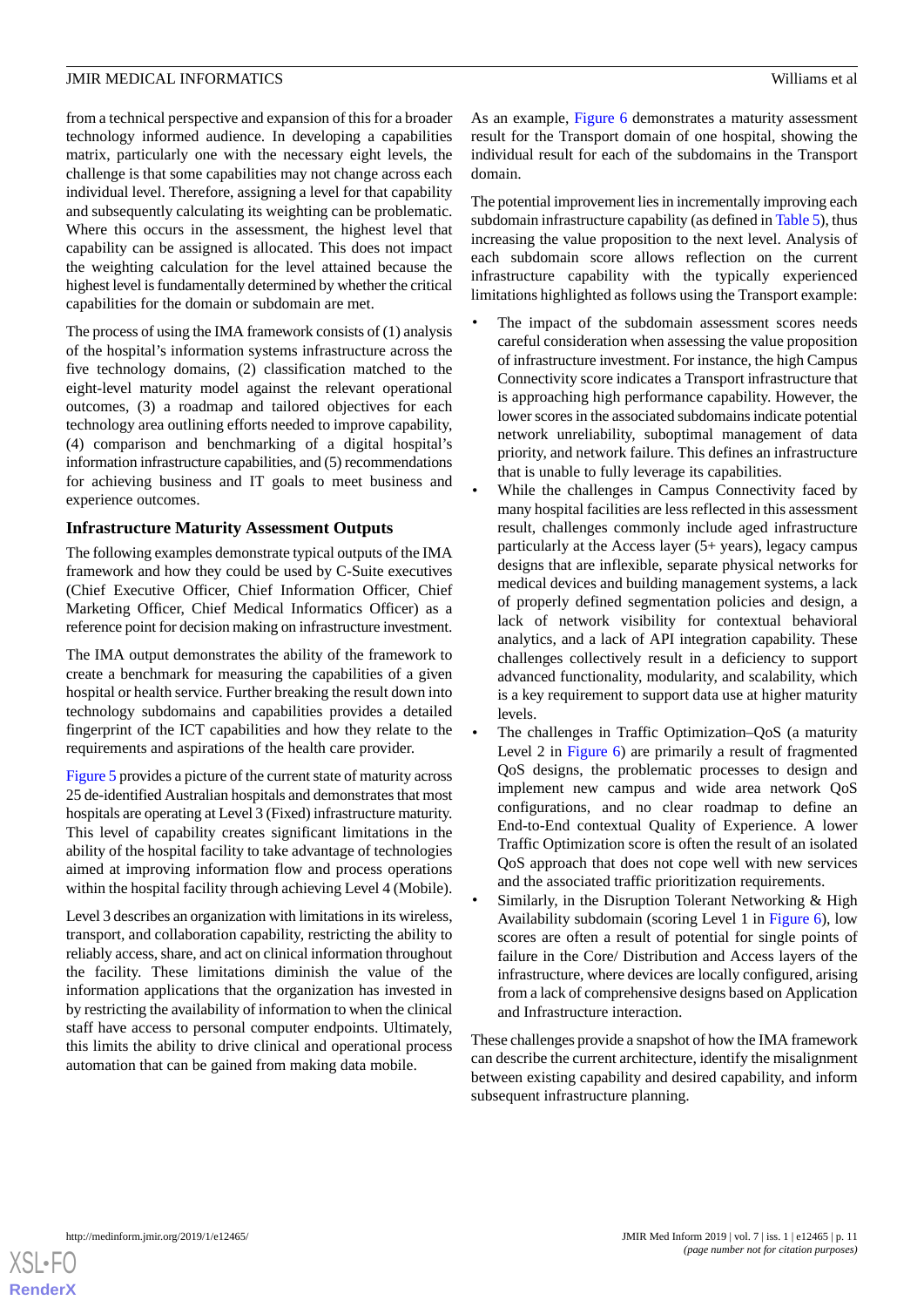<span id="page-11-0"></span>**Figure 5.** Example of the overall maturity assessment measure across 25 hospitals in Australia.



<span id="page-11-1"></span>**Figure 6.** Example of Transport domain assessment output. QoS: quality of service.



## **Framework Extensions**

#### **Conclusion**

capability is equally complex.

One application of the IMA framework is that it could be mapped to the HIMSS EMRAM, as both frameworks provide a roadmap to support broader process changes in hospitals. Arguably the IMA framework levels could correspond to the application stack requirements to meet the EMRAM model. This would provide a new health care industry benchmark of the maturity of the clinical application deployment and use within hospitals that can be supported by a given level of ICT infrastructure maturity. Localization may be required in applying this framework to countries outside Australia.

[XSL](http://www.w3.org/Style/XSL)•FO **[RenderX](http://www.renderx.com/)**

Digital hospitals need to take advantage of the technologies that can improve information flow and use to meet quality clinical and administrative outcomes. The necessity for the technology infrastructure to support these outcomes is clear. Yet such infrastructure is complex and continually evolving in its design and deployment particularly when this involves many stakeholders' demands and expectations. The resultant assessment of such infrastructure to meet business outcomes and realize value to health care organization through its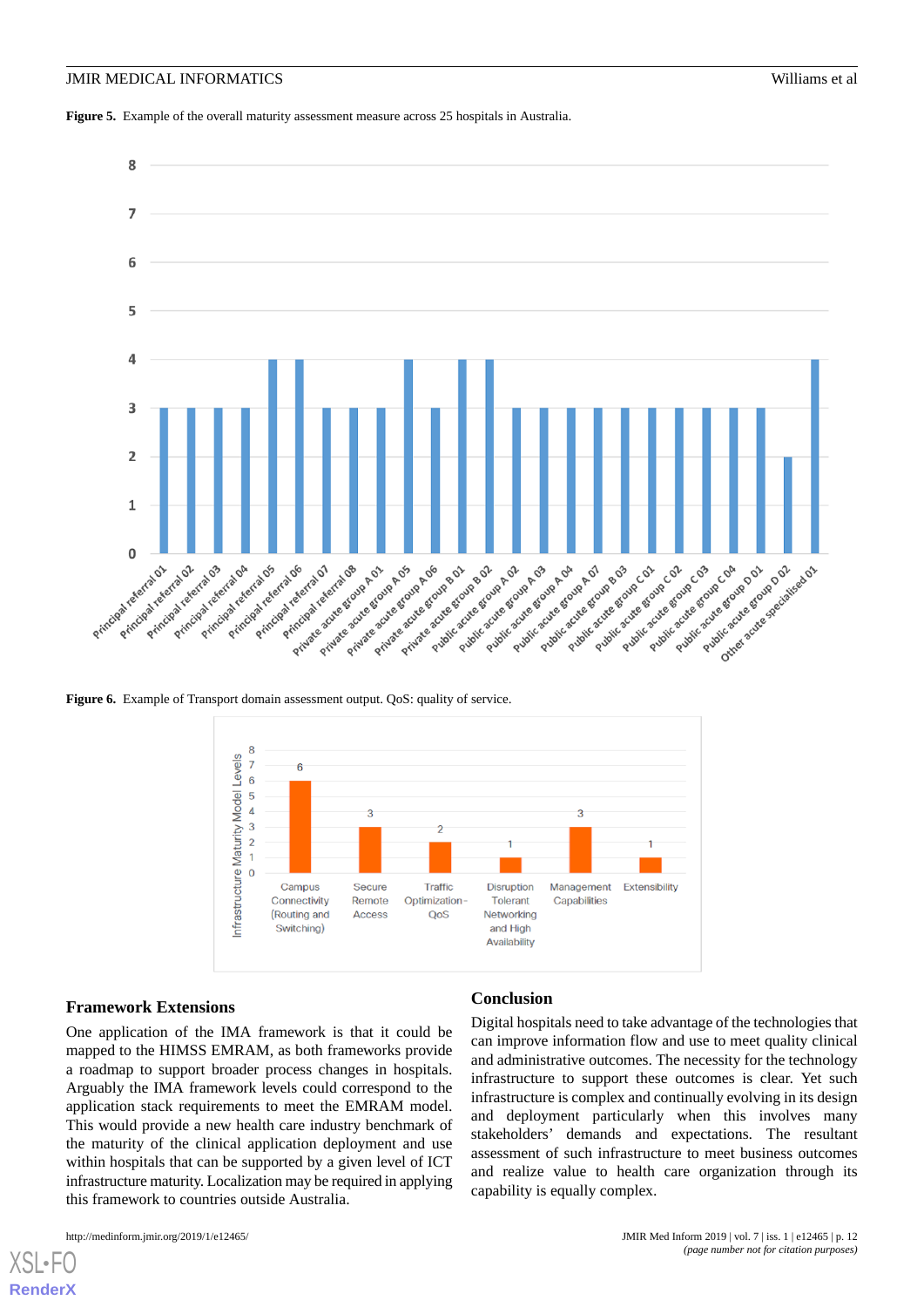The use of the Williams CMM Operational Framework allows such capability to be deconstructed into manageable constituent elements and assessed individually. Through this process, it also identifies specific incremental improvement for each capability. The resulting IMA framework allows hospital management and technicians to clearly see how incremental improvements in their infrastructure can be achieved to support clinical and operation goals. Such a method assists hospitals to define an improvement pathway and maturity in delivering their organizational objectives.

The IMA characterizes the technology services required to support a hospital's information-driven processes. Thus, it provides a tool for determining the preparedness of a hospital facility to support existing or planned process rollouts. The IMA classifies the way hospitals manage their digital infrastructure into an eight-level model that reflects the sophistication of the information processes used within the facility. Each of these levels is characterized in terms of the experiences they generate for the key stakeholders and the technology services required to support those experiences.

Importantly, the IMA framework articulates how hospitals can generate more value from their infrastructure as it defines the levels at which the critical "enabling information" characteristics for an organization are primarily delivered. It describes the stages of information use and resultant clinical/patient experience within a hospital and the ICT infrastructure requirements to reliably achieve those levels of experience. The framework is designed to stage the infrastructure development pathway so that clear benefits can be attributed to the incremental investment that is required to progress from one stage to the next. Consequently, robust business cases can be made for that investment. Ultimately, the purpose of the framework is to map a pathway where Chief Information Officers can see a logical sequence of infrastructure development that they need to take their hospital facility through to reach their desired level of clinical and operational competency.

The development of a generalizable Infrastructure Maturity Assessment tool contributes to and supports the digital hospital industry, providing an international benchmarking standard.

## **Acknowledgments**

Cisco Systems Australia is acknowledged as sponsor of this research.

## **Conflicts of Interest**

<span id="page-12-10"></span>BL and TC are employed by Cisco Systems Australia. MH is employed by Cisco Systems. PAHW is Cisco Chair at Flinders University and received a grant for this research.

## **Multimedia Appendix 1**

<span id="page-12-0"></span>Infrastructure Maturity Assessment framework capabilities.

<span id="page-12-1"></span>[[PDF File \(Adobe PDF File\), 73KB-Multimedia Appendix 1](https://jmir.org/api/download?alt_name=medinform_v7i1e12465_app1.pdf&filename=752bbe4c8a78637dcb52744bc4ab16cf.pdf)]

## **References**

- <span id="page-12-2"></span>1. Agarwal R, Gao G, DesRoches C, Jha AK. The Digital Transformation of Healthcare: Current Status and the Road Ahead. Information Systems Research 2010 Dec;21(4):796-809. [doi: [10.1287/isre.1100.0327](http://dx.doi.org/10.1287/isre.1100.0327)]
- <span id="page-12-4"></span><span id="page-12-3"></span>2. SAP. 2018 May 4. A future in digital health 2017 URL:<https://www.sap.com/industries/healthcare.html> [accessed 2018-10-10] [[WebCite Cache ID 733iSNn1u](http://www.webcitation.org/

                                733iSNn1u)]
- 3. Ashton K. Making sense of IoT: How the Internet of Things became humanity's nervous system. 2017 Feb 10. URL: [https:/](https://www.scribd.com/document/346619901/HPE-Aruba-IoT-eBook) [/www.scribd.com/document/346619901/HPE-Aruba-IoT-eBook](https://www.scribd.com/document/346619901/HPE-Aruba-IoT-eBook) [accessed 2018-10-10] [\[WebCite Cache ID 75J7R3ud3\]](http://www.webcitation.org/

                                75J7R3ud3)
- <span id="page-12-5"></span>4. Trtovac D, Lee J. The Use of Technology in Identifying Hospital Malnutrition: Scoping Review. JMIR Med Inform 2018 Jan 19;6(1):e4 [[FREE Full text](http://medinform.jmir.org/2018/1/e4/)] [doi: [10.2196/medinform.7601\]](http://dx.doi.org/10.2196/medinform.7601) [Medline: [29351894\]](http://www.ncbi.nlm.nih.gov/entrez/query.fcgi?cmd=Retrieve&db=PubMed&list_uids=29351894&dopt=Abstract)
- <span id="page-12-7"></span><span id="page-12-6"></span>5. Choi I, Kim JK, Kim SJ, Cho SC, Kim IN. Satisfaction Levels and Factors Influencing Satisfaction With Use of a Social App for Neonatal and Pediatric Patient Transfer Information Systems: A Questionnaire Study Among Doctors. JMIR Med Inform 2016 Aug 04;4(3):e26 [[FREE Full text\]](http://medinform.jmir.org/2016/3/e26/) [doi: [10.2196/medinform.5984](http://dx.doi.org/10.2196/medinform.5984)] [Medline: [27492978](http://www.ncbi.nlm.nih.gov/entrez/query.fcgi?cmd=Retrieve&db=PubMed&list_uids=27492978&dopt=Abstract)]
- <span id="page-12-8"></span>6. Walsh M, Rumsfeld J. Leading the Digital Transformation of Healthcare: The ACC Innovation Strategy. J Am Coll Cardiol 2017 Nov 28;70(21):2719-2722 [[FREE Full text](https://linkinghub.elsevier.com/retrieve/pii/S0735-1097(17)41117-X)] [doi: [10.1016/j.jacc.2017.10.020\]](http://dx.doi.org/10.1016/j.jacc.2017.10.020) [Medline: [29169479](http://www.ncbi.nlm.nih.gov/entrez/query.fcgi?cmd=Retrieve&db=PubMed&list_uids=29169479&dopt=Abstract)]
- <span id="page-12-9"></span>7. HIMSS Analytics. 2018. Electronic Medical Record Adoption Model: HIMSS Analytics EMRAM URL: [https://www.](https://www.himssanalytics.org/emram) [himssanalytics.org/emram](https://www.himssanalytics.org/emram) [accessed 2018-10-10] [[WebCite Cache ID 733iiwXJG\]](http://www.webcitation.org/

                                733iiwXJG)
- 8. Byrd L, Byrd T. Developing an instrument for information quality for clinical decision making. : IEEE; 2012 Jan 04 Presented at: 45th Hawaii International Conference on System Sciences; Jan. 4-7, 2012; Maui, Hawaii URL: [https://ieeexplore.](https://ieeexplore.ieee.org/document/6149169) [ieee.org/document/6149169](https://ieeexplore.ieee.org/document/6149169) [doi: [10.1109/HICSS.2012.210\]](http://dx.doi.org/10.1109/HICSS.2012.210)
- 9. Bernal-Delgado E. Data quality assurance approaches using administrative data in healthcare performance assessment. European Journal of Public Health 2017;27(3):-. [doi: [10.1093/eurpub/ckx187.755](http://dx.doi.org/10.1093/eurpub/ckx187.755)]
- 10. Batini C, Scannapieco M. Data quality dimensions. In: Batini C, editor. Data and Information Quality. Data-Centric Systems and Applications. Cham, Switzerland: Springer International Publishing; 2016:21-51.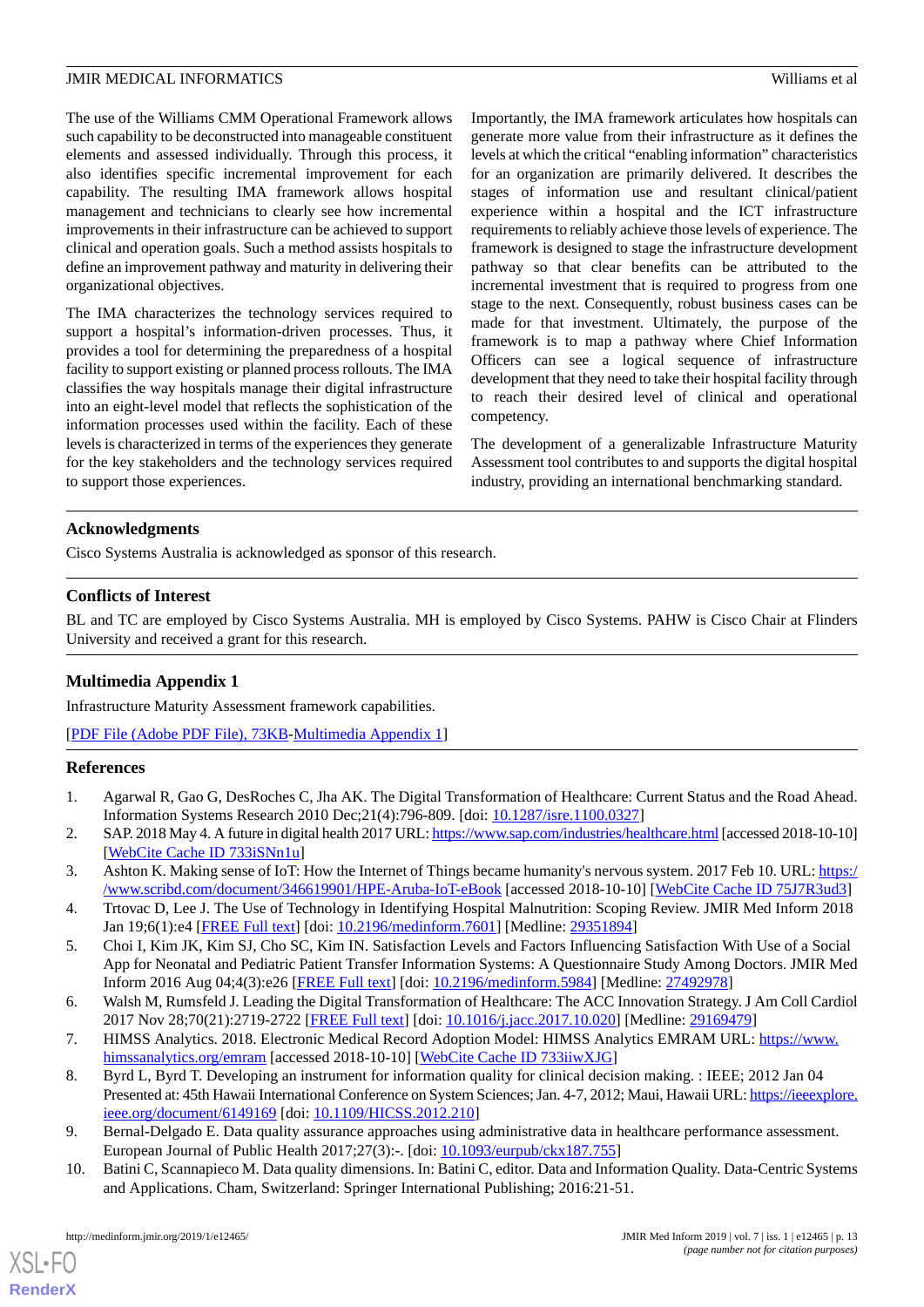- <span id="page-13-0"></span>11. Russ A, Saleem J, Justice C, Woodward-Hagg H, Woodbridge P, Doebbeling B. Electronic health information in use: Characteristics that support employee workflow and patient care. Health Informatics J 2010 Dec;16(4):287-305. [doi: [10.1177/1460458210365981\]](http://dx.doi.org/10.1177/1460458210365981) [Medline: [21216808\]](http://www.ncbi.nlm.nih.gov/entrez/query.fcgi?cmd=Retrieve&db=PubMed&list_uids=21216808&dopt=Abstract)
- <span id="page-13-1"></span>12. Batini C, Scannapieco M. Information Quality Dimensions for Maps and Texts. In: Batini C, Scannapieco M, editors. Data and Information Quality. Data-Centric Systems and Applications. Cham, Switzerland: Springer International Publishing; 2016:53-86.
- <span id="page-13-3"></span>13. Cabitza F, Batini C. Information quality in healthcare. In: Batini C, Scannapieco M, editors. Data and Information Quality. Data-Centric Systems and Applications. Cham, Switzerland: Springer International Publishing; 2016:403-419.
- 14. del Pilar Angeles M, García-Ugalde FJ. Subjective assessment of data quality considering their interdependencies and relevance according to the type of information systems. International Journal on Advances in Software 2012;5(3-4):389-400 [[FREE Full text](http://www.iariajournals.org/software/soft_v5_n34_2012_paged.pdf)]
- <span id="page-13-2"></span>15. Organisation for Economic Co-operation and Development. OECD Reviews of health care quality: Australia 2015 URL: <http://www.oecd.org/australia/oecd-reviews-of-health-care-quality-australia-2015-9789264233836-en.htm> [accessed 2018-10-10] [\[WebCite Cache ID 75J8Krnxy\]](http://www.webcitation.org/

                                75J8Krnxy)
- <span id="page-13-4"></span>16. Sebastian-Coleman L. Measuring Data Quality For Ongoing Improvement. A Data Quality Assessment Framework. Burlington, MA: Morgan Kaufmann Publishers Inc; 2013.
- <span id="page-13-5"></span>17. Lee YW, Strong DM, Kahn BK, Wang RY. AIMQ: a methodology for information quality assessment. Information & Management 2002 Dec;40(2):133-146. [doi: [10.1016/s0378-7206\(02\)00043-5](http://dx.doi.org/10.1016/s0378-7206(02)00043-5)]
- <span id="page-13-6"></span>18. Galin D, Avrahami M. Are CMM Program Investments Beneficial? Analyzing Past Studies. IEEE Softw 2006;23(6):81-87. [doi: [10.1109/MS.2006.149\]](http://dx.doi.org/10.1109/MS.2006.149)
- <span id="page-13-7"></span>19. Jokela T. Evaluating the user-centredness of development organisations: conclusions and implications from empirical usability capability maturity assessments. Interacting with Computers 2004 Dec;16(6):1095-1132. [doi: [10.1016/j.intcom.2004.07.006](http://dx.doi.org/10.1016/j.intcom.2004.07.006)]
- <span id="page-13-9"></span><span id="page-13-8"></span>20. Boulet M, Dupuis C, Belkhiter N. Selecting continuous training program and activities for computer professionals. Computers & Education 2001 Jan;36(1):83-94. [doi: [10.1016/S0360-1315\(00\)00057-9\]](http://dx.doi.org/10.1016/S0360-1315(00)00057-9)
- <span id="page-13-10"></span>21. Saleh Y, Alshawi M. An alternative model for measuring the success of IS projects: the GPIS model. Journal of Ent Info Management 2005 Feb;18(1):47-63. [doi: [10.1108/17410390510571484\]](http://dx.doi.org/10.1108/17410390510571484)
- 22. Williams P. A practical application of CMM to medical security capability. Info Mngmnt & Comp Security 2008 Mar 21;16(1):58-73. [doi: [10.1108/09685220810862751\]](http://dx.doi.org/10.1108/09685220810862751)
- <span id="page-13-11"></span>23. RACGP. Computer and information security standards and workbook. Melbourne, Australia: Royal Australian College of General Practitioners; 2012. URL: [https://www.racgp.org.au/FSDEDEV/media/documents/Running%20a%20practice/](https://www.racgp.org.au/FSDEDEV/media/documents/Running%20a%20practice/Practice%20standards/Computer-and-information-security.pdf) [Practice%20standards/Computer-and-information-security.pdf](https://www.racgp.org.au/FSDEDEV/media/documents/Running%20a%20practice/Practice%20standards/Computer-and-information-security.pdf) [accessed 2018-10-10] [\[WebCite Cache ID 75J9C6cLO](http://www.webcitation.org/

                                75J9C6cLO)]
- 24. Creative Intellect Consulting. The network foundation for IOT and connected healthcare. 2018. CIC Healthcare Series URL: [https://www.creativeintellectuk.com/download-from-cic/healthcare/](https://www.creativeintellectuk.com/download-from-cic/healthcare/progressing-the-patient-experience-in-iot-and-connected-healthcare/) [progressing-the-patient-experience-in-iot-and-connected-healthcare/](https://www.creativeintellectuk.com/download-from-cic/healthcare/progressing-the-patient-experience-in-iot-and-connected-healthcare/) [accessed 2018-10-09] [\[WebCite Cache ID 733jiloEq\]](http://www.webcitation.org/

                                733jiloEq)

## **Abbreviations**

**API:** application programming interface **CMM:** Capability Maturity Model **EMR:** electronic medical record **EMRAM:** EMR Adoption Model **HIMSS:** Healthcare Information and Management Systems Society **ICT:** information and communications technology **IMA:** Infrastructure Maturity Assessment **IMM:** Infrastructure Maturity Model PAS: patient administration system **QoS:** quality of service **REST:** Representational State Transfer **SDN:** software defined networking